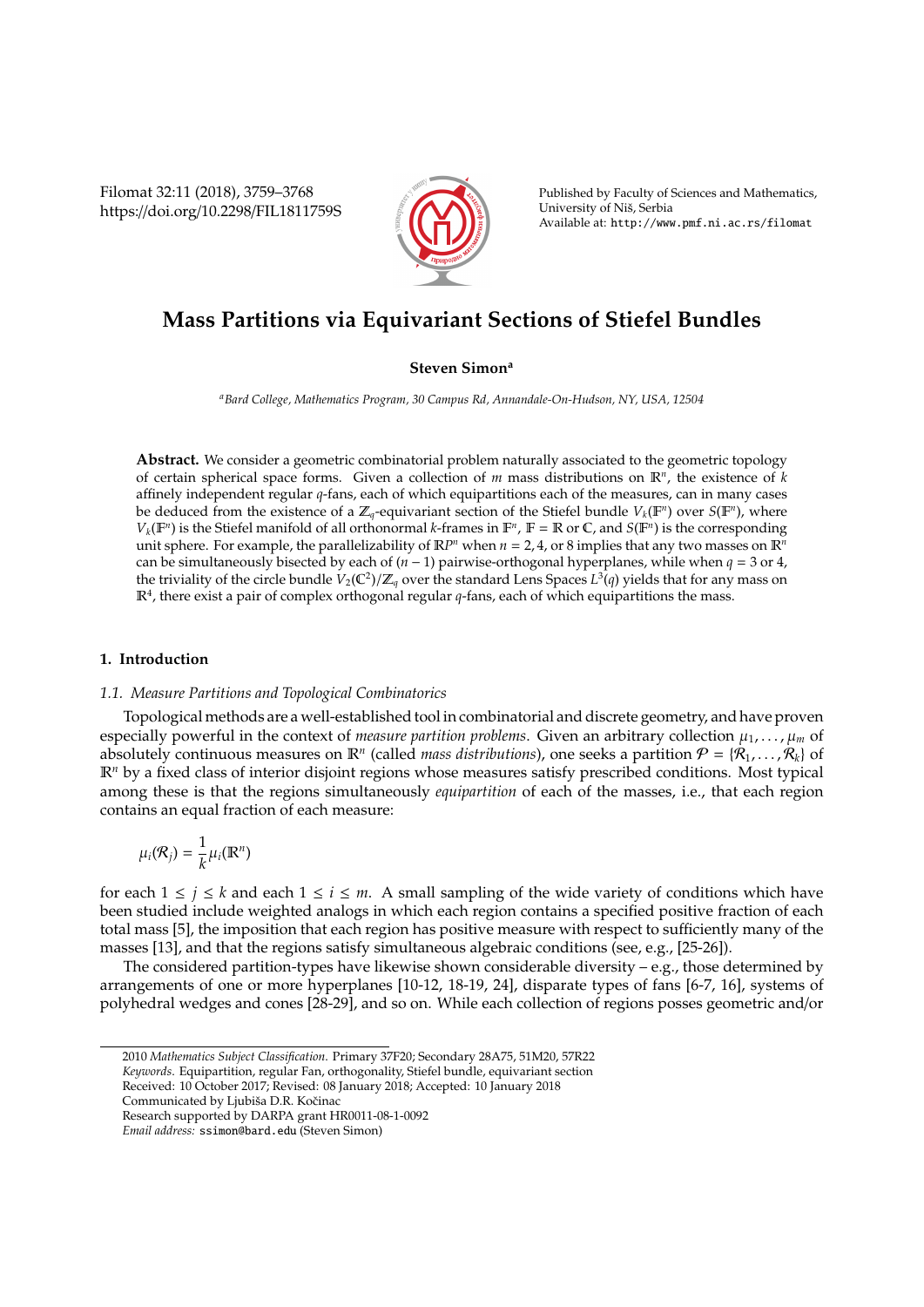

Figure 1: A regular 3-fan in the plane

permutative symmetries, the mass distributions themselves may be quite asymmetrical, so that direct solutions to such such problems have proven elusive. Instead, these underlying symmetries can be exploited via a natural reduction of the problem to an equivariant topological framework, the Configuration-Space/Test-Map (CS/TM) scheme formalized by Živaljević (see, e.g.,  $[20, 30-31]$ ), so that the desired equipartition is identified with a zero of an equivariant map  $f: X \stackrel{G}{\rightarrow} W$  from a *G*-space *X* to a *G*-representation *W*. The existence of the equipartition then follows by demonstrating the non-existence of any equivariant map from *X* to the representation sphere *S*(*W*), which in favorable circumstances can be precluded by vast and powerful algebraic invariants – equivariant cohomology and ideal-valued index theory, fiber bundles and equivariant obstruction theory, spectral sequences, and so on.

# *1.2. Our Mass Partition Problem*

We shall consider a mass partition problem where the desired equipartitions are by regular *q*-fans.

**Definition 1.1.** A *q-fan*  $F_q$  in  $\mathbb{R}^n$  is the union of *q* half-hyperplanes centered about a (*n* − 2)-dimensional affine space. A *q*-fan is called *regular* if the angle between successive half-hyperplanes is always 2π/*q*, in which case the corresponding regions *S*0, . . . , *Sq*−<sup>1</sup> between the half-hyperplanes are called *regular q-sectors*.

In particular, a regular 2-fan is an ordinary hyperplane, while a regular 4-fan is the union of two orthogonal hyperplanes. Note also that as a codimension two affine space in the plane is just a point, a *q*-fan in R<sup>2</sup> consists of *q* rays with a common vertex, and the fan is regular if the angles determined by successive rays are all equal (See Figure 1 above for an example when  $q = 3$ ). Given a mass distribution  $\mu$  on  $\mathbb{R}^n$ , one says that a regular *q*-fan *equipartitions*  $\mu$  if  $\mu(S_i) = \frac{1}{q}\mu(\mathbb{R}^n)$  for each  $0 \le i < q$ . We shall be concerned with finding a family of linearly independent or orthogonal *q*-fans, each of which equipartitions a given collection of mass distributions:

**Definition 1.2.** Regular q-fans  $F_q^1, \ldots, F_q^r$  in  $\mathbb{R}^n$  are linearly independent (pairwise orthogonal) if  $F_q^1, \ldots, F_q^r$ are linearly independent (pairwise orthogonal), where  $F_q^{\perp}$  is the linear span of the normal vectors of the half-hyperplanes of  $F_q^i$ .

We may now state the main concern of this paper:

**Question 1.3.** *What is the maximum number*  $k = \Omega(q; m, n)$  *(or*  $k = \Omega^{\perp}(q; m, n)$  *such that for any m mass* distributions  $\mu_1,\dots,\mu_m$  on  $\mathbb R^n$ , there exist k linearly independent (respectively, orthogonal) regular q-fans  $F^1_q,\dots,F^k_{q'}$ *each of which equipartitions each* µ*j?*

# *1.3. Preliminary Observations*

Clearly,  $\Omega^{\perp}(q; m, n) \leq \Omega(q; m, n)$ . Note that there is a natural distinction between the cases  $q = 2$  and  $q \geq 3$ . For instance,  $\Omega^{\perp}(2;1,n) = n$  for all *n*, as one sees by considering the translated coordinate hyperplanes  $H_i(t) = \{x \in \mathbb{R}^n \mid x_i = t\}$  for each  $t \in \mathbb{R}$  and applying the intermediate value theorem. On the other hand,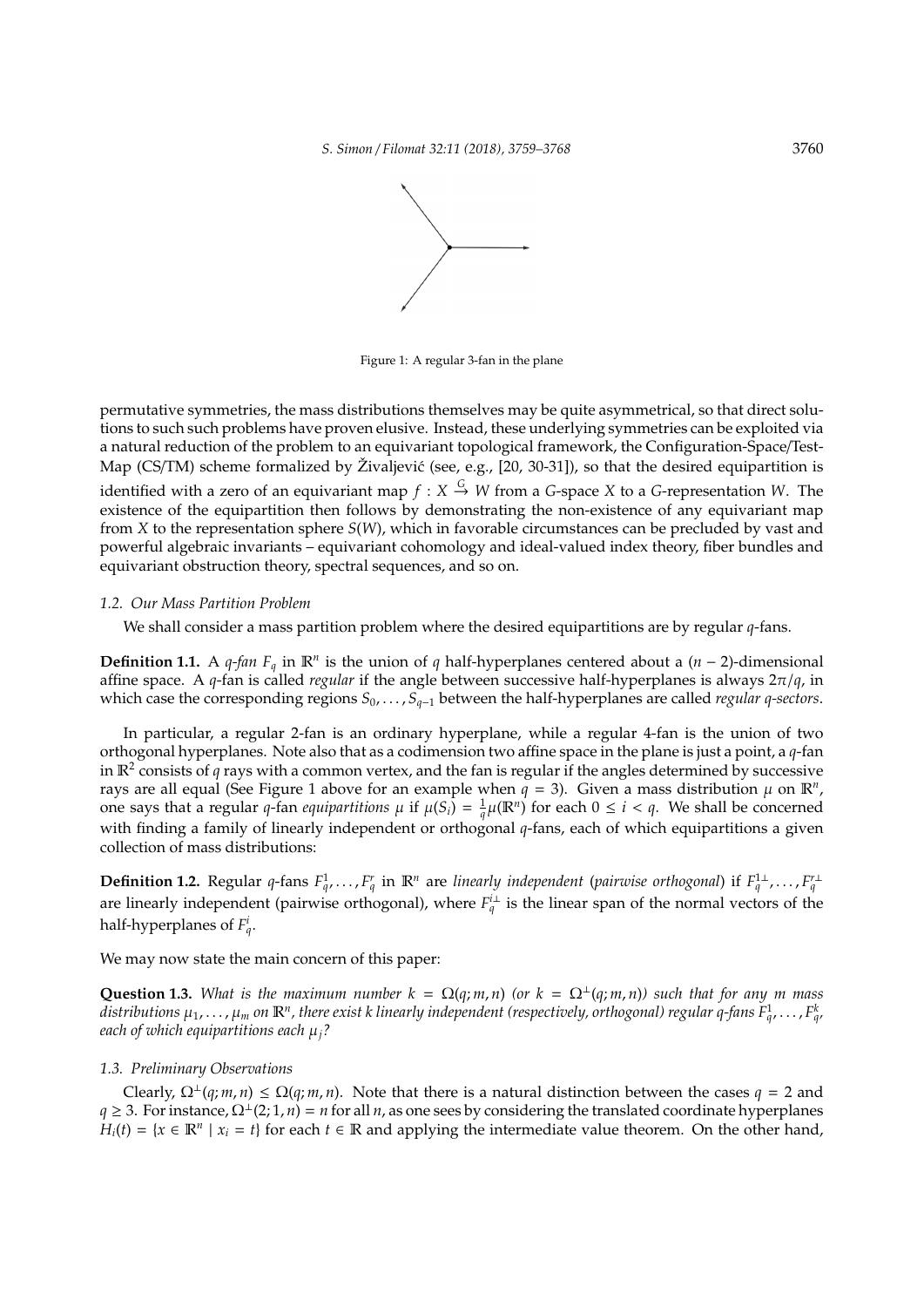the rigidity of the angles of a regular *q*-fan implies that  $\Omega(q; 1, 2) = 0$  when  $q \ge 5$ , as one sees by considering two unit disks in the plane at a sufficient distance (we shall show that  $\Omega(3; 1, 2) = \Omega(4; 1, 2) = 1$ ). Secondly, the condition on linear independence of fans is different in the two cases, as  $F_q^{\perp}$  is one-dimensional when  $q = 2$  and is two-dimensional otherwise. This distinction manifests itself in the upper bounds

$$
\Omega(2; m, n) \le n - m + 1 \text{ and } \Omega(q; m, n) \le \lfloor \frac{n - m + 1}{2} \rfloor, q \ge 3,
$$
 (1)

which can be derived by examining *m* disjoint balls in  $\mathbb{R}^n$  with affinely independent centers: If  $F_q^1, \ldots, F_q^k$ are linearly independent regular *q*-fans, *q* ≥ 3, each of which equipartitions each ball, then each centering codimension two affine subspace  $A_i$  of  $F_q^i$  must pass through the center of each of the *m* balls, so that  $\dim(\bigcap_{i=1}^{k} A_i) \geq m - 1$ . On the other hand,  $\dim(\bigcap_{i=1}^{k} A_i) \leq n - 2k$  by linear independence of these *q*-fans, yielding the second upper bound. A similar argument involving the intersection of linearly independent hyperplanes which bisect each ball establishes the first inequality.

## **2. Main Results and Computations**

We shall establish lower bounds for  $\Omega(q; m, n)$  and  $\Omega^{\perp}(q; m, n)$  which arise from the existence of  $\mathbb{Z}_q$ equivariant sections of Stiefel Bundles over spheres, or equivalently from sections of the corresponding quotient bundles over Real Projective Space when  $q = 2$  and over the standard Lens Spaces when  $q \ge 3$ . Let  $\rho(2; \mathbb{R}, n)$ ,  $\rho(q; \mathbb{R}; 2n)$ , and  $\rho(q; \mathbb{C}, n)$  denote the maximum number *k* for which the bundles (3.2), (3.3), and (3.4) admit sections, respectively. Then

**Theorem 2.1.**  $\Omega^{\perp}(2; m, n) \ge \min\{\rho(2; \mathbb{R}, n), \frac{n-1}{m-1}\}$ 

**Theorem 2.2.** *For q an odd prime,*  $(a)$  Ω<sup>⊥</sup>(*q*; *m*, (*q* − 1)*n*) ≥ min{ $ρ$ (*q*; **C**, (*q* − 1)*n*/2),  $\frac{n}{m}$ }*, and* 

 $(h) \Omega(q; m, (q-1)n) \geq \lceil \frac{1}{2} \min\{ \rho(q; \mathbb{R}, (q-1)n), \frac{n}{m} \} \rceil.$ 

**Theorem 2.3.** *(a)*  $\Omega$ <sup>⊥</sup>(4*;* 1*,* 2*n*) ≥ min{ $\rho$ (4*;* €*, n*)*,* 2*n* − 1}*, and*  $(b)$   $\Omega(4; 1, 2n) \geq \lceil \frac{1}{2} \min\{\rho(4; \mathbb{R}, 2n), 2n - 1\} \rceil.$ 

#### *2.1. Some Calculations*

We give some estimates on  $\Omega^{\perp}(q;m,n)$ , exact in a number of cases, which follow as consequences of the above theorems. First, note that Theorem 2.1 and the estimate (1.1) show that  $\Omega^{\perp}(2; n, n) = 1$ , thereby recovering the well-known Ham Sandwich Theorem - any *n* mass distributions on  $\mathbb{R}^n$  can be bisected by a single hyperplane. When *q* is an odd prime, Theorem 2.2 yields that  $\Omega(q; n, (q-1)n) \ge 1$  (see also [25]) and  $\Omega^{\perp}(q; n, 2(q-1)n) \geq 2$ . In particular, one has the following corollary:

**Corollary 2.4.** *For q an odd prime, (a)* Ω(*q*; 1, *q* − 1) ≥ 1*, and*

 $(b)$  Ω<sup>⊥</sup> $(q; 1, 2q - 2) \ge 2$ .

Thus any mass distribution on R*q*−<sup>1</sup> can be bisected by a regular *q*-fan, while for any mass distribution on R2*q*−<sup>2</sup> there exists a pair of orthogonal *q*-fans, each of which equipartitions the measure. In general, our best estimates occur for R*<sup>n</sup>* when *n* is a relatively small even number, in which case the quotiented Stiefel bundles admit a relatively large number of sections:

| $\Omega(3;1,2) = 1$              | $\Omega(4;1,2) = 1$         | $\Omega^{\perp}(2;2,4) = 3$                               |
|----------------------------------|-----------------------------|-----------------------------------------------------------|
| $\Omega^{\perp}(3;1,4) = 2$      | $\Omega^{\perp}(4;1,4) = 2$ | $\Omega(5; 1, 4) \geq 1$                                  |
| $\Omega(3; 2, 4) = 1$            | $\Omega(7; 1, 6) \geq 1$    | $\Omega^{\perp}(2; 2, 8) = 7$                             |
| $\Omega^{\perp}(2;3,8) \geq 3$   | $\Omega(4; 1, 8) \ge 3$     | $\Omega$ <sup><math>\perp</math></sup> (3; 2, 8) $\geq$ 2 |
| $\Omega^{\perp}(5;1,8) \geq 2$   | $\Omega(11; 1, 10) \geq 1$  | $\Omega^{\perp}(7;1,12) \geq 2$                           |
| $\Omega^{\perp}(2; 2, 16) \ge 9$ | $\Omega(3; 1, 16) \geq 4$   | $\Omega(4; 1, 16) \geq 4$                                 |
|                                  |                             |                                                           |

(2)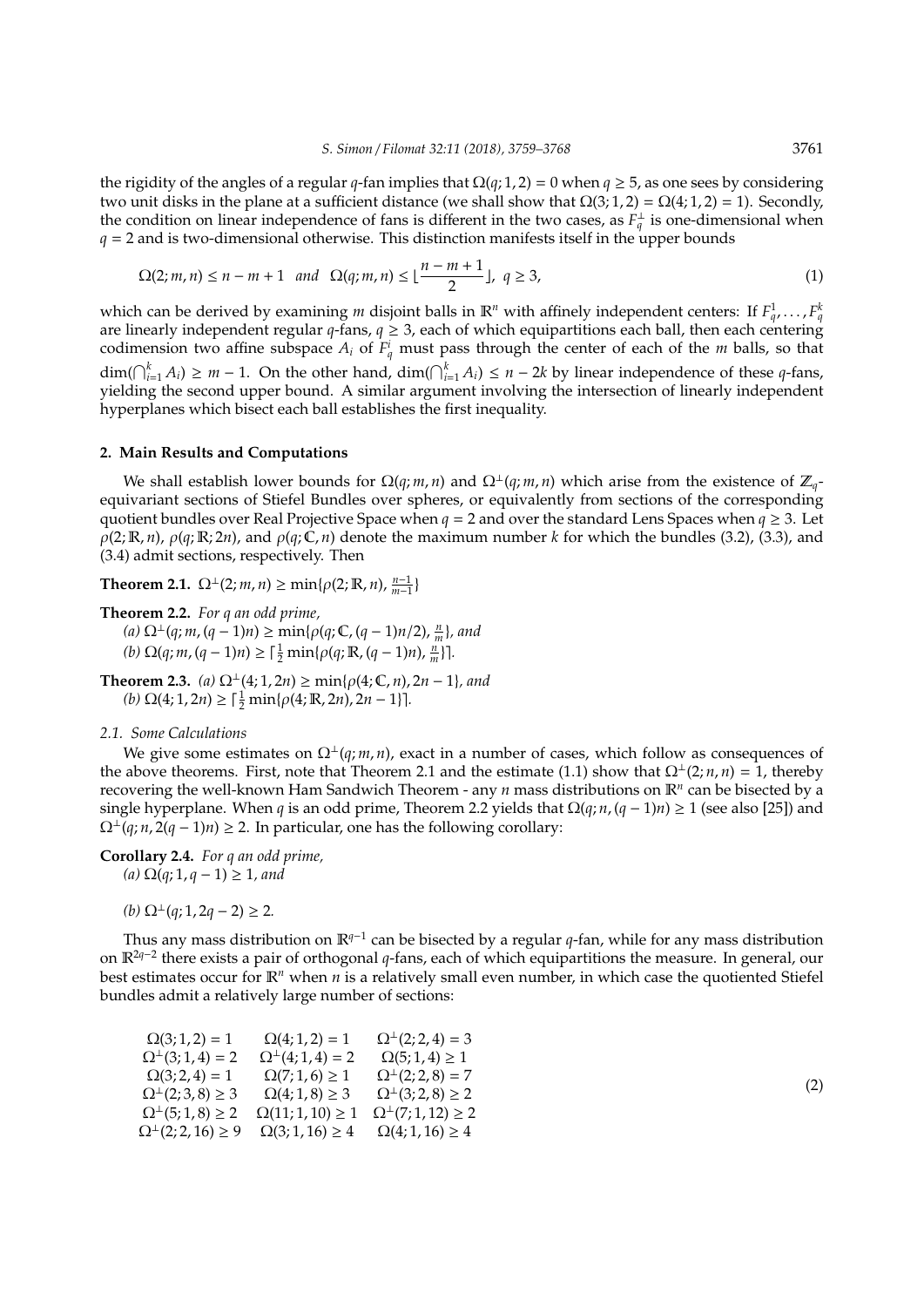In Section 6, we give a detailed comparison of the above estimates with previous estimates of Ω(*q*; *m*, *n*) and  $\Omega^{\perp}(q;m,n)$ , as well as how they compare to the results of some related questions. The hyperplane case and its proof is discussed in Section 4, while the regular *q*-fan case for odd primes *q* is handled in Section 5, as is the case of regular 4-fans and what interesting (near) equipartition statements can be made be for regular 2*q*-sectors when *q* is an odd prime (Theorem 5.5.). First, we provide some justification for the topological nature of our lower bounds.

## **3. Topological Justification**

The lower bounds of Theorems 2.1, 2.2, and 2.3 depend directly on the geometric topology of Real Projective Space  $\mathbb{R}^{p n - 1}$  and the standard Lens Spaces *L*<sup>2n−1</sup>(q). Our first indication that these manifolds are naturally involved in answering Question 1.1 arises from a canonical identification of the space  $\mathfrak{F}(2; n)$  of all hyperplanes in  $\mathbb{R}^n$  with the tautological real line bundle over  $\mathbb{R}P^{n-1}$ , and of the space  $\mathfrak{F}_C(q;2n)$  of all *complex* regular *q*-fans in R2*<sup>n</sup>* with the tautological complex line bundle over *L* 2*n*−1 (*q*). In other words, these regular *q*-fans are the natural combinatorial objects associated to these spherical space forms.

To see these identifications, note that each hyperplane  $H(a, b) = {u \in \mathbb{R}^n \mid \langle u, a \rangle = b}$  in  $\mathbb{R}^n$  is uniquely determined by a pair of antipodal points  $\{(a, b), (-a, -b)\}\$ in  $S^{n-1} \times \mathbb{R}$ , so that  $\mathfrak{F}(2; n)$  is realizable as the orbit space of  $S^{n-1} \times \mathbb{R}$  under the diagonal  $\mathbb{Z}_2$ -antipodal action, i.e., with the canonical line bundle  $E(\gamma)$  =  $(S^{n-1} \times \mathbb{R})/\mathbb{Z}_2$  over  $\mathbb{R}P^{n-1}$ . Letting  $\langle z, a \rangle_C = \sum_{i=1}^n z_i \bar{a}_i$  denote the standard Hermitian form on  $\mathbb{C}^n$ , one similarly sees that each complex regular q-fan in  $\mathbb{R}^{2n}$  (i.e., one centered about a complex hyperplane) is of the form  $F_q^C(\mathbf{a}, b) = {\mathbf{z} \in \mathbb{C}^n \mid \langle \mathbf{z}, \mathbf{a} \rangle_{\mathbb{C}} = \bar{b} + v; \arg(v) = 2\pi j/q, 0 \leq j < q}$ . Thus each complex regular *q*-fan can be uniquely identified with an element of the orbit space of *S* <sup>2</sup>*n*−<sup>1</sup> × C under the standard diagonal Z*q*-action, i.e, with an element of the tautological complex line bundle  $E(\gamma_q) = (S^{2n-1} \times \mathbb{C})/\mathbb{Z}_q$  over  $L^{2n-1}(q) = S^{2n-1}/\mathbb{Z}_q$ .

# *3.1. Stiefel Bundles and their Quotients*

Let  $\mathbb{F} = \mathbb{R}$  or  $\mathbb{C}$ . The Stiefel manifold  $V_k(\mathbb{F}^n)$  consists of all *k*-frames of  $\mathbb{F}^n$ , i.e., *k*-tuples  $(v_1, \ldots, v_k)$  of orthonormal vectors of  $\mathbb{F}^n$ , and is topologized as a subset of the *k*-fold product  $S(\mathbb{F}^n) \times \ldots \times S(\mathbb{F}^n)$ , where  $S(\mathbb{F}^n)$  is the unit sphere in  $\mathbb{F}^n$  (see, e.g., [13]). In particular,  $V_1(\mathbb{F}^n) = S(\mathbb{F}^n)$ , and there is a fiber bundle

$$
V_{k-1}(\mathbb{F}^{n-1}) \hookrightarrow V_k(\mathbb{F}^n) \stackrel{\pi}{\to} S(\mathbb{F}^n)
$$
\n(3)

given by projecting a *k* frame  $(v_1, \ldots, v_k)$  onto  $\pi(v_1, \ldots, v_k) = v_1$ .

Diagonally extending the antipodal action on  $S^{n-1}$  gives a free  $\mathbb{Z}_2$ -action on  $V_k(\mathbb{R}^n)$ :  $-1 \cdot (v_1, \ldots, v_k)$  = (−*v*1, . . . ,−*vk*), and quotienting (3.1) by this action yields a fiber bundle

$$
V_{k-1}(\mathbb{R}^{n-1})/\mathbb{Z}_2 \hookrightarrow V_k(\mathbb{R}^n)/\mathbb{Z}_2 \stackrel{\bar{\pi}}{\to} \mathbb{R}P^{n-1}
$$
\n
$$
\tag{4}
$$

over  $\mathbb{R}P^{n-1}$ . Similarly, the free  $\mathbb{Z}_q$ -action on both  $V_k(\mathbb{R}^{2n})$  and  $V_k(\mathbb{C}^n)$  generated by  $\zeta_q \cdot (v_1, v_2, \ldots, v_k) =$  $(\zeta_qv_1,\zeta_qv_2,\ldots,\zeta_qv_k)$ ,  $\zeta_q=e^{\frac{2\pi iq}{m}}$  and  $1\leq r< q$  relatively prime to q, yields fiber bundles over  $L^{2n-1}(q)$ :

$$
V_{k-1}(\mathbb{R}^{2n-1})/\mathbb{Z}_q \hookrightarrow V_k(\mathbb{R}^{2n})/\mathbb{Z}_q \stackrel{\bar{\pi}}{\to} L^{2n-1}(q),\tag{5}
$$

$$
V_{k-1}(\mathbb{C}^{n-1})/\mathbb{Z}_q \hookrightarrow V_k(\mathbb{C}^n)/\mathbb{Z}_q \stackrel{\bar{\pi}}{\to} L^{2n-1}(q).
$$
\n
$$
(6)
$$

We shall want to find a  $\mathbb{Z}_q$ -equivariant section of the bundle (3.1), or in other words a section of the corresponding quotient bundle (3.2), (3.3), and (3.4): a continuous map  $s: S(\mathbb{F}^n) \to V_k(\mathbb{F}^n)$  such that (*i*)  $\pi \circ s(v) = v$  for each  $v \in S(\mathbb{F}^n)$  (i.e., each  $(v, s(v))$  is a k-frame in  $\mathbb{F}^n$ ) and  $(ii)$   $(\zeta_q v, s(\zeta_q v)) = \zeta_q \cdot (v, s(v))$ .

As a section of (3.2) is the same as the existence of  $(k - 1)$  orthonormal vector fields on  $\mathbb{R}P^{n-1}$ , we have  $\rho(2; \mathbb{R}, n) = Span(\mathbb{R}P^{n-1}) + 1$ , where we recall that  $Span(M^n)$  denotes the maximum number of linearly independent (equivalently, orthonormal) vector fields on a smooth manifold *M<sup>n</sup>* . Likewise, a section of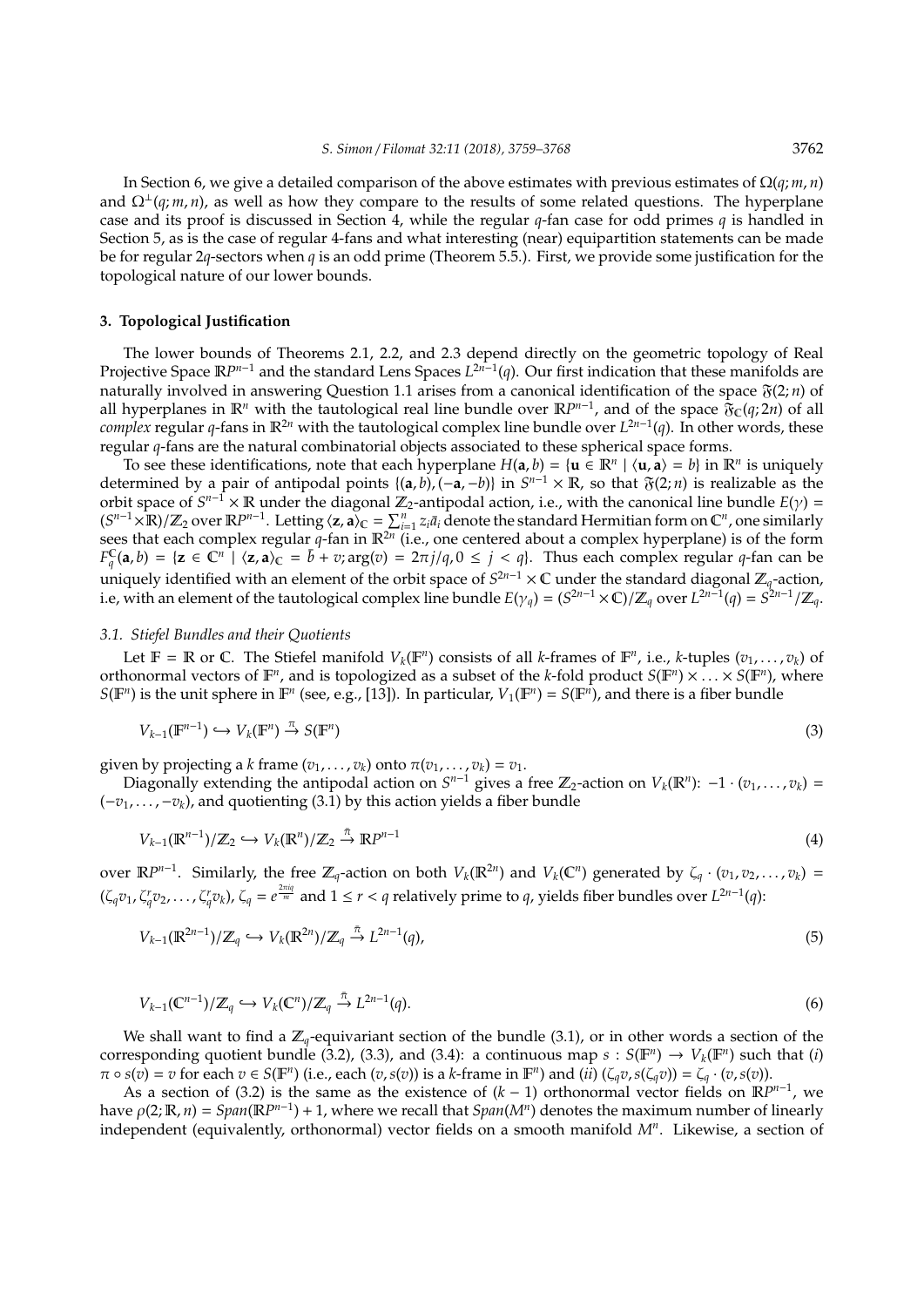(3.3) is the same as the existence of  $(k - 1)$  orthonormal vector fields on  $L^{2n-1}(q)$  when the  $\mathbb{Z}_q$ -action above on  $V_k(\mathbb{R}^{2n})$  is standard (i.e.,  $r = 1$ ), and in fact  $\rho(q;\mathbb{R};2n) = \text{Span}(L^{2n-1}(q)) + 1$  by the explicit calculations of Becker [8] and Szczarba [27] (see, e.g., [17] as well).

Owing to the identification of regular (complex) *q*-fans and the aforementioned tautological bundles, the connection between Question 1.1 and the tangent bundles of these manifolds can be therefore be glimpsed philosophically in terms of the fundamental relationship (see, e.g., [21, 27]) between the tangent bundles over these manifolds and the *n*-fold Whitney sum of their tautological bundles:

$$
TRP^{n-1} \oplus \varepsilon^1 = E(\gamma) \oplus \ldots \oplus E(\gamma), \tag{7}
$$

and

$$
TL^{2n-1}(q) \oplus \varepsilon^1 = Re(E(\gamma_q)) \oplus \ldots \oplus Re(E(\gamma_q)),
$$
\n(8)

where  $Re(E(\gamma_q)$  denotes the underlying 2-dimensional real bundle of  $E(\gamma_q)$  and  $\varepsilon^1$  is the trivial line bundle obtained by quotienting the normal bundle of the sphere. A similar analysis holds in the complex case by quotienting the complex tangent bundle  $T_{\mathbb{C}}S^{2n-1} = \{(v,w) \mid \langle v,w\rangle_{\mathbb{C}} = 0\} \subseteq S^{2n-1} \times \mathbb{C}^n$  by the  $\mathbb{Z}_q$ -action considered.

Our proofs of the Theorems 2.1, 2.2., and 2.3 follow a similar pattern. A section of the relevant quotiented Stiefel bundle gives rise to a parametrized family of *k*-tuples of regular *q*-fans. Given an appropriate number of mass distributions, the algebraic topology of the related manifold, as realized by an appropriate equivariance statement, implies that each fan in at least one these collections must equipartition each of the given measures. In the case of hyperplanes, the orthonormality of the vector fields implies that these hyperplanes are orthogonal. For *q* ≥ 3, the regular *q*-fans are orthogonal if one considers complex Stiefel manifolds, while one can ensure that half of the regular *q*-fans are linearly independent if one considers real Stiefel manifolds.

It is worthwhile to note that our methods for establishing our lower bounds are in some sense the opposite of the usual topological constructions utilized in equipartition theory. In the configuration space/test-map procedure, one deduces the existence of a desired partition from the *non-existence* of an (equivariant) section of an appropriate bundle, while here the existence of such sections is used to establish our equipartition results.

# **4. Bisections by Orthogonal Hyperplanes**

As noted above, Theorem 2.1 recovers the Ham Sandwich Theorem when *m* = *n*, and in fact our proof of Theorem 2.1 reduces to the classical geometric proof of the Ham Sandwich Theorem as attributed to Banach by Steinhaus [9] in this case. For *m* < *n*, our best estimates occur when *Span*(R*P n*−1 ) is largest. It is a well-known fact that  $\mathbb{R}P^{n-1}$  is parallelizable iff *n* = 2, 4, 8, arising from multiplication in the division algebras of complex numbers, Quaternions, and Octonions. Thus one obtains the optimal values  $\Omega^{\perp}(2; 2, n) = n$ in these cases. For general  $n = 2^{a+4b}m$ , m odd and  $0 \le a \le 3$ , the exact value of Span( $\mathbb{R}P^{n-1}$ ) =  $2^a + 8b$ was determined by Adams [1], with vector fields arising from realizations of  $\mathbb{R}^n$  as a real Clifford module (see, e.g., [3, 17]). Thus  $\Omega^{\perp}(2,3,8) \ge 3$  because Span( $\mathbb{R}^{p}$ <sup>7</sup>) = 7, while  $\Omega^{\perp}(2,2,16) \ge 9$  and  $\Omega^{\perp}(2,3,16) \ge 7$ since  $Span(\mathbb{R}P^{15}) = 9$ . Owing to the paucity of orthonormal vector fields on  $\mathbb{R}P^{n-1}$ , however, our estimates on Ω<sup>⊥</sup>(2; *m*, *n*) obtained in this fashion worsen as *n* increases. In particular, one can compare our estimate  $\Omega^{\perp}(2; 2, n) \ge \min\{\text{Span}(\mathbb{R}P^{n-1}) + 1, n-1\}$  with the known value  $\Omega^{\perp}(2; 2, n) = n - 1$  given in [17].

# *4.1. Proof of Theorem 2.1*

We follow the program laid out in Section 3. First, we have the following lemma.

**Lemma 4.1.** Let  $\mu$  be a mass distribution on  $\mathbb{R}^n$ , and let  $s: S^{n-1} \to S^{n-1}$  be a continuous  $\mathbb{Z}_2$ -equivariant map. Then *there exists a continuous family* {*H*(*x*) = *H*(−*x*)}*x*∈*<sup>S</sup> <sup>n</sup>*−<sup>1</sup> *of hyperplanes parametrized by* R*P n*−1 *, each of which bisects*  $\mu$ . Moreover,  $H^{\pm}(-x) = H^{\mp}(x)$  for each pair of corresponding half-spaces.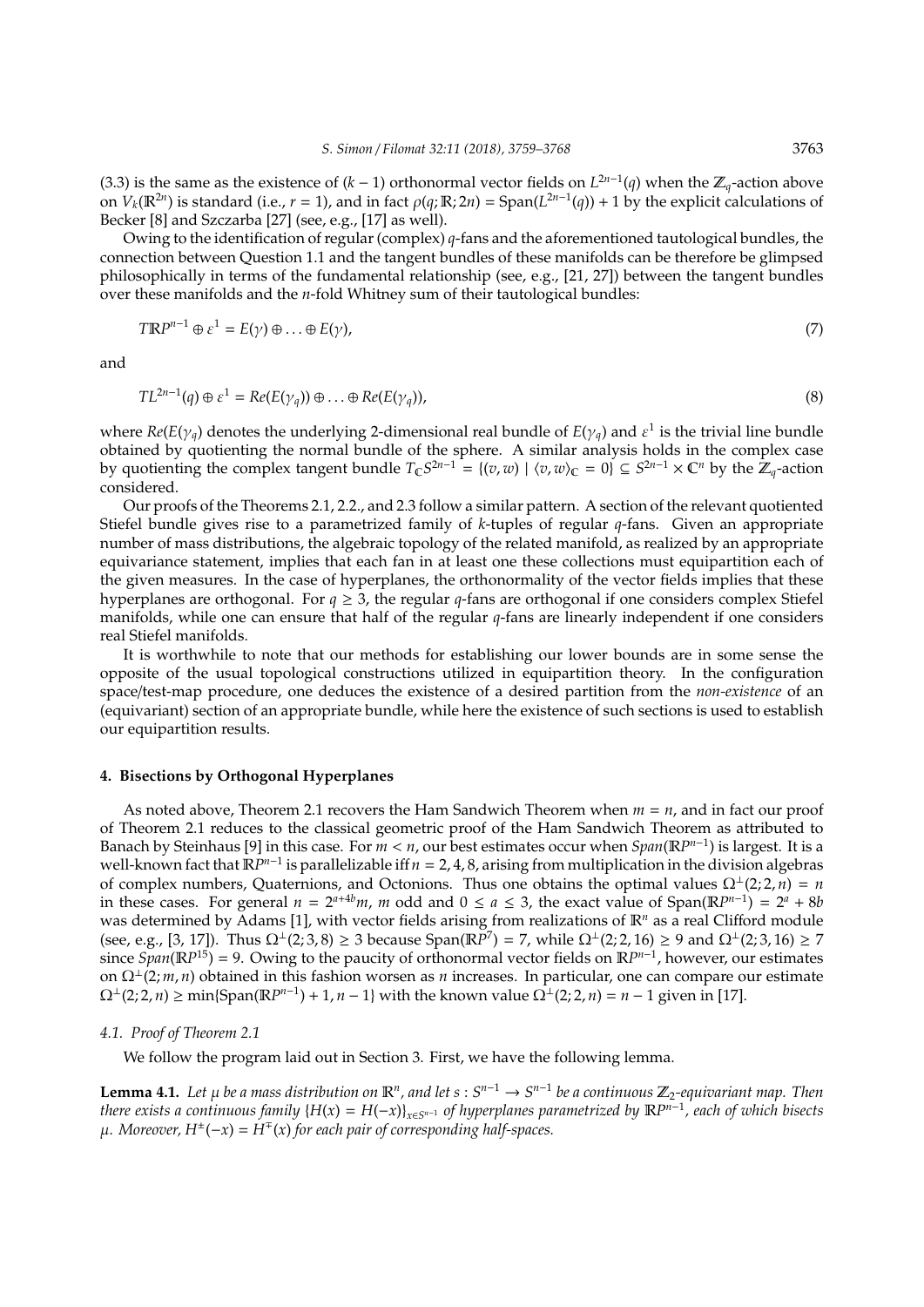*Proof.* Define a family of hyperplanes  $H(x, t) = \{u \in \mathbb{R}^n \mid \langle u, s(x) \rangle = t\}$  and half-spaces  $H^+(x, t) = \{\langle u, s(x) \rangle \ge t\}$ and  $H^{-}(x,t) = \{(u,s(x)) \le t\}$  for each  $(x,t) \in S^{n-1} \times \mathbb{R}$ . As  $\mu$  is a mass distribution, the association  $(x,t) \mapsto \mu(H^+(x,t))$  is continuous, while  $H^{\pm}(-x,-t) = H^-(x,t)$  for each  $(x,t)$  because  $s(-x) = -s(x)$  by assumption.

For each  $x \in S^{n-1}$ , define  $g_x : \mathbb{R} \to [0, \infty)$  by  $g_x(t) = \mu(H^+(x, t))$ . The monotonicity properties of  $\mu$  show that  $g_x$  is monotone decreasing, with  $\lim_{t\to-\infty} g_x(t) = \mu(\mathbb{R}^n)$  and  $\lim_{t\to+\infty} g_x(t) = \mu(\emptyset) = 0$ . Hence  $g_x^{-1}(\frac{1}{2}\mu(\mathbb{R}^n))$ is a closed interval by the intermediate value theorem and the monotonicity of  $g_x$ , and letting  $t(x)$  be the center of this interval defines a continuous function  $t: S^{n-1} \to \mathbb{R}$ . As  $t(-x) = -t(x)$ , defining  $H(x) := H(x, t(x))$ and  $H^{\pm}(x) := H^{\pm}(x, t(x))$  gives the desired family of parametrized hyperplanes and half-spaces.

We now prove Theorem 2.1. Let  $\mu_1, \ldots, \mu_m$  be a collection of mass distributions on  $\mathbb{R}^n$ . For  $k =$  $\min\{\rho(2;\mathbb{R},n),\frac{n-1}{m-1}\}\$ , let  $s(x) = (s_1(x),\ldots,s_k(x))$  be a  $\mathbb{Z}_2$ -equivariant map section of  $V_k(\mathbb{R}^n)$ , where  $s_1(x) = x$ . Letting  $H_i(x)$  denote the hyperplane corresponding to  $s_i(x)$  which bisects  $\mu_1$  as given by (the proof of) Lemma 4.1, we see that *H*1(*x*), . . . , *Hk*(*x*) are pairwise orthogonal by the orthonormality of the *si*(*x*). Defining  $f = (f_2, ..., f_k) : S^{n-1} \to \mathbb{R}^{k(m-1)} \subseteq \mathbb{R}^{n-1}$  by  $f_j(x) = (\mu_j(H_1^+(x)), ..., \mu_j(H_k^+(x)))$  for each  $2 \le j \le m$ , applying the Borsuk-Ulam Theorem below shows there exists some pair  $\{x, -x\} \subseteq S^{n-1}$  for which  $\mu_j(H_i^-(x)) = \mu_j(H_i^+(-x)) =$  $\mu_j$ (*H*<sup>+</sup><sub>*i*</sub></sub>(*x*)) for each 2 ≤ *j* ≤ *m* and each 1 ≤ *i* ≤ *k*, thereby finishing the proof.

**Theorem 4.2.** *(The Borsuk-Ulam Theorem) Let*  $f : S^{n-1} \to \mathbb{R}^{n-1}$  *be a continuous map. Then*  $f(-x) = f(x)$  *for some*  $pair \{\pm x\} \subseteq S^{n-1}$ .

# **5.** Regular *q***-Fans**,  $q \geq 3$

# *5.1. Proof of Theorem 2.2*

*Proof.* Let  $\mu_1, \ldots, \mu_m$  be mass distributions on  $\mathbb{R}^{2t}$ ,  $t = \frac{(q-1)n}{2}$ . For  $k = \min\{\rho(q; \mathbb{C}, t), n/m\}$  (respectively,  $k = \min\{\rho(q; \mathbb{R}, 2t), n/m\}$ , let  $s(x) = (s_1(x) = x, s_2(x), \ldots, s_k(x))$  be a section of  $V_k(\mathbb{C}^t)$  (respectively,  $V_k(\mathbb{R}^{2t})$ ),  $k = \min\{\rho(q; \mathbb{R}, 2t), n/m\}$ , let  $s(x) = (s_1(x) = x, s_2(x), \ldots, s_k(x))$  be a section of  $V_k(\mathbb{C}^t)$  (respecti equivariant with respect to a given  $\mathbb{Z}_q$ -action on  $V_k(\mathbb{C}^t)$  (respectively,  $V_k(\mathbb{R}^{2t})$ ), and extend each  $s_i$  to a  $\mathbb{Z}_q$ -equivariant map  $\tilde{s}_i : \mathbb{R}^{2t} \to \mathbb{R}^{2t}$  by setting  $\tilde{s}_i(ax) = as_i(x)$  for each  $a \ge 0$  and each  $x \in S^{2t-1}$ .

Fix  $1 \le i \le k$ . For each  $\mathbf{u} = (u_0, \dots, u_t) \in S^{2t+1} \subseteq \mathbb{C}^{t+1}$ , we define  $S_j^i(\mathbf{u}) := {\mathbf{z} \in \mathbb{C}^t \mid \langle \mathbf{z}, \tilde{s}_i(u_1, \dots, u_t) \rangle_{\mathbb{C}}}$  $-(\bar{u}_0)^r + v$ ; arg $(v) \in \left[\frac{2\pi j}{q}\right]$  $\frac{\pi j}{q}$ ,  $\frac{2\pi (j+1)}{q}$  $\frac{f(1+1)}{q}$ ]} for each  $0 \leq j < q$ . For the given  $1 \leq r < q$ ,  $\tilde{s}_i(\zeta_q u) = \zeta_q^r \tilde{s}_i(u)$  for each  $u \in \mathbb{R}^{2t}$ , and so  $S_0^i$ ( $\zeta_q^j$ **u**) =  $S_{jr}^i$ (**u**) (mod *q*) for each  $0 \le j < q$ .

To ensure continuity of our construction, we exclude from  $S^{2t+1}$  the set  $X_q := {\{\zeta_q^j\}}_{i=0}^{q-1}$  $_{j=0}^{q-1}$   $\times$  0. When  $\mathbf{u}\notin S^{1}\times 0$ , the  $S_j^i(\mathbf{u})$  are the regular q-sectors of the complex regular q-fan  $F_q^{\mathbb{C},i}(\mathbf{u}) := F_q^{\mathbb{C}}(s_i(\frac{(u_1,...,u_t)}{\|(u_1,...,u_t)\|}), \frac{-u_0^r}{\|(u_1,...,u_t)\|}))$ . On the other hand, if  $\mathbf{u} = (u_0, 0) \in S^1 \times 0$ , that  $u_0 \neq \zeta_q^j$  for any  $0 \leq j < q$  implies that for each  $1 \leq i \leq k$  there exists some unique  $0 \le j_i < q$  such that  $S^i_{j_i}(\mathbf{u}) = \mathbb{R}^{2t}$  and  $S^i_j(\mathbf{u}) = \emptyset$  for  $j \ne j_i$ .

Now let  $\mu_1, \ldots, \mu_m$  be mass distributions on  $\mathbb{R}^{2t}$ . For each  $1 \leq \ell \leq m$ , let  $f^{\ell} = (f^{\ell}_1, \ldots, f^{\ell}_k) : S^{2t+1} - X_q \to \mathbb{R}^k$ be given by  $f_i^{\ell}(\mathbf{u}) = \mu_{\ell}(S_0^i(\mathbf{u}))$  for each  $1 \le i \le k$ , and let  $f = (f^1, \dots, f^m) : S^{2t+1} - X_q \to \mathbb{R}^{km} \subseteq \mathbb{R}^n$ . It follows as in [23] that *f* is continuous, so by Theorem 5.2 below there exists some  $\mathbb{Z}_q$ -orbit  $\{\zeta_q^j \mathbf{u}\}_{j=0}^{q-1}$  $j=0$ <sup>*q*-1</sup> ⊆ *S*<sup>2*t*+1</sup> − *X<sub>q</sub>* for which  $\mu_{\ell}(S^i_{jr}(\mathbf{u})) = \mu_{\ell}(S^i_0(\zeta^j_q \mathbf{u})) = \mu_{\ell}(S^i_0(\mathbf{u}))$  for each  $1 \leq i \leq k$ ,  $0 \leq j < q$ , and  $1 \leq \ell \leq k$ . By the discussion above, this **u** cannot be in  $S^1 \times 0$ , lest  $\mu_\ell(\mathbb{R}^{2t}) = \mu(\emptyset) = 0$ . Thus each  $F_q^{\mathbb{C},i}(\mathbf{u})$  is a complex regular *q*-fan, and as  $\sum_{j=0}^{q-1} \mu_{\ell}(S^i_{jr}(\mathbf{u})) = \mu_{\ell}(\mathbb{R}^{2t})$ , each  $F_q^{\mathbb{C},i}(\mathbf{u})$  equipartitions each  $\mu_{\ell}$ .

Supposing *s* is a section of  $V_k(\mathbb{C}^t)$ , the  $s_i(\frac{(u_1,...,u_t)}{\|(u_1,...,u_t)\|})$  are complex orthonormal, and hence the centering complex hyperplanes of the  $F_q^{\mathbb{C},i}(\mathbf{u})$  are pairwise complex orthogonal. Thus these regular *q*-fans are pairwise orthogonal. In the case *s* is a section of  $V_k(\mathbb{R}^{2t})$ , Proposition 5.1 applied to the orthonormal vectors  $s_1(\frac{(u_1,...,u_t)}{\|(u_1,...,u_t)\|})$ , . . . ,  $s_k(\frac{(u_1,...,u_t)}{\|(u_1,...,u_t)\})$  shows that at least  $\lceil \frac{k}{2} \rceil$  of these vectors are complex linearly independent, and hence that at least  $\lceil \frac{k}{2} \rceil$  of the regular *q*-fans are linearly independent.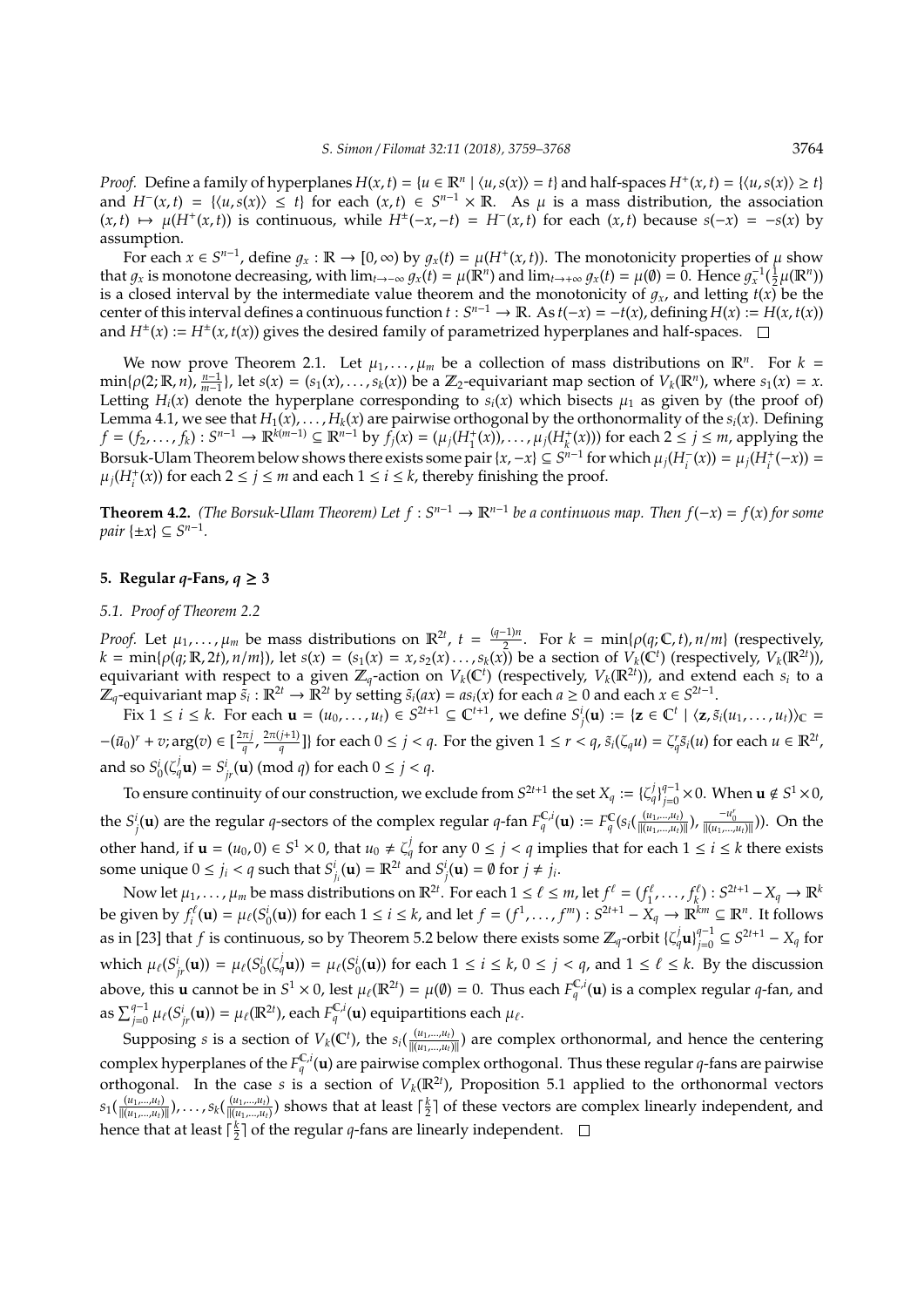**Proposition 5.1.** *If*  $u_1, \ldots, u_k$  are linearly independent vectors in  $\mathbb{R}^{2t}$ , then at least  $r = \lceil \frac{k}{2} \rceil$  of the  $u_j$  are complex *linearly independent in* C *t .*

*Proof.* We argue by induction of *k*. For *k* = 1 there is nothing to show, and for the induction step it is enough to assume that  $k = 2r$ . Suppose that  $u_1, \ldots, u_{k+1}$  are linearly independent in  $\mathbb{R}^{2r}$ . By induction, we may assume that the vectors  $u_1, \ldots, u_r$  are complex linearly independent in  $\mathbb{C}^t$ , i.e., that  $u_1, iu_1, \ldots, u_r, iu_r$  are linearly independent in  $\mathbb{R}^{2t}$ . If  $u_1, \ldots, u_r, u_j$  were not complex linearly independent in  $\mathbb{C}^t$  for any  $r < j \leq k+1$ , then the linear span of  $\{u_1, iu_1, \ldots, u_r, iu_r\}$  would equal the linear span of  $\{u_1, u_2, \ldots, u_{k+1}\}$ , contradicting the linear independence of these vectors.  $\Box$ 

**Theorem 5.2.** Let q be an odd prime. Given any continuous map  $f : S^{(q-1)n+1} - X_q \to \mathbb{R}^n$ , there exists some  $\mathbb{Z}_q$ -orbit  $\left\{\zeta_q^k x\right\}_{k=0}^{q-1}$  $f(x) = f(\zeta_q x) = \ldots = f(\zeta_q^{q-1} x).$ <br> $f(x) = f(\zeta_q x) = \ldots = f(\zeta_q^{q-1} x).$ 

*Proof.* This is a corollary of the "Z*q*-Borsuk Ulam Theorem" considered in [25], which states that given any continuous map  $g = (g_1, \ldots, g_n) : S^{2n+1} - X_q \to \mathbb{C}^n$  and any *n* integers  $1 \le r_1, \ldots, r_n < q$  relatively prime to  $q$ *x*, there exists some  $x \in S^{2n+1} - X_q$  such that  $\sum_{k=0}^{q-1} \zeta_q^{-kr_i} g_i(\zeta_q^k x) = 0$  for each  $1 \le i \le n$ .

For *q* an odd prime and  $f = (f_1, \ldots, f_n) : S^{(q-1)n+1} - X_q \to \mathbb{R}^n$  a continuous map, we apply this theorem to the map  $g = (g_{1,1}, \ldots, g_{n,(q-1)/2})$ :  $S^{(q-1)n+1} - X_q \to \mathbb{R}^{n(q-1)/2} \subseteq \mathbb{C}^{n(q-1)/2}$  and numbers  $r_{1,1}, \ldots, r_{n,(q-1)/2}$  by letting *g*<sub>*i*,*k* = *f*<sub>*i*</sub></sub> and *r*<sub>*i*,*k* = *k* for each 1 ≤ *i* ≤ *n* and 1 ≤ *k* ≤ (*q* − 1)/2.</sub>

Fixing  $1 \le i \le n$ , we have

$$
\sum_{k=0}^{q-1} \zeta_q^{-kr} f_i(\zeta_q^k x) = 0 \tag{9}
$$

for each  $1 \le r \le (q-1)/2$ . As  $\sum_{r=1}^{\frac{q-1}{2}} \cos(\frac{2\pi rk}{q}) = -\frac{1}{2}$  for each  $1 \le k < q$ , summing (5.1) over *r* and evaluating the real part of the ensuing equation gives  $\frac{q-1}{2}f_i(x) - \frac{1}{2}(B_i(x) - f_i(x)) = 0$ , and hence  $f_i(x) = \frac{1}{q}B_i(x)$ , where  $B_i(x) = \sum_{k=0}^{q-1} f_i(\zeta_q^k x)$ . If we multiply (5.1) by  $\zeta_q^{j'}$  for each r, similar reasoning yields  $f_i(\zeta_q^j x) = \frac{1}{q} B_i(x)$  for each  $j > 0$  as well.  $\square$ 

## *5.2. Proof of Theorem 2.3*

As in the proof of Theorem 2.1, one has the following observation concerning  $\mathbb{Z}_4$ -equivariant maps and regular 4-fans:

**Lemma 5.3.** Let  $\mu$  be a mass distribution on  $\mathbb{R}^{2n}$ . A  $\mathbb{Z}_4$ -equivariant map  $s: S^{2n-1} \to S^{2n-1}$  induces a continuous family  $\{F_4(x) = F_4(ix) = F_4(-x) = F_4(-ix)\}_{x \in S^{2n-1}}$  of complex regular 4-fans parametrized by  $L^{2n-1}(4)$ , each of whose *opposite regular* 4*-sectors*  $S_k(x)$  *and*  $S_{k+2}(x) = S_k(-x)$  *have equal measure.* 

*Proof.* The proof is analogous to that of Lemma 4.1. For  $0 \le k < 4$ , each pair  $(x, t) \in S^{2n-1} \times \mathbb{R}$  defines a family of hyperplanes  $H_k(x,t) = \{u \in \mathbb{R}^{2n} \mid \langle u, i^k s(x) \rangle = t\}$  in  $\mathbb{R}^{2n}$ . For simplicity, assume that  $s(ix) = is(x)$  for each  $x \in S^{2n-1}$  (the proof when  $s(ix) = -is(x)$  is similar), so that  $H_k^{\pm}(x, t) = H_0^{\pm}(i^k x, t)$  and  $H_{k+2}^{\pm}(x, t) = H_0^{\pm}(-i^k x, t) =$  $H_0^{\pm}(i^k x, -t) = H_k^{\pm}(x, -t).$ 

As before, for each  $x \in S^{2n-1}$  we can choose  $t_k(x) \in \mathbb{R}$  for which the hyperplane  $H_k(x) := H_k(x, t_k(x))$  bisects  $\mu$  and so that the association  $x \mapsto t_k(x)$  is continuous. As  $t_k(x) = t_0(i^k x)$  and  $t_{k+2}(x) = t_k(-x) = -t_k(x)$ , we have  $H_k^{\pm}(x) = H_0^{\pm}(i^k x)$  and  $H_{k+2}^{\pm}(x) = H_k^{\pm}(-x) = H_k^{\mp}(x)$ . Since  $s(x)$  and  $is(x)$  are orthonormal, the hyperplanes  $H_0(x) = H_0(-x) = H_2(x)$  and  $H_1(x) = H_1(-x) = H_3(x)$  are orthogonal, and hence  $F_4(x) := H_0(x) \cup H_1(x)$  is a regular 4-fan, and indeed a complex regular 4-fan because  $H_0(x) ∩ H_1(x) = {u ∈ \mathbb{C}^n | (u, x)_\mathbb{C} = t_0(x) + it_1(x)}$  is a complex hyperplane. The regular 4-sectors corresponding to  $F_4(x)$  are given by  $S_k(x) := H_k^-(x) \cap H_{k+1}^+(x)$ , so  $S_{k+2}(x) = S_k(-x)$ . That both  $H_k(x)$  and  $H_{k+1}(x)$  bisect  $\mu$  is equivalent to  $\mu(S_k(x)) = \mu(S_{k+2}(x)) = \mu(S_k(-x))$ .

We may now prove Theorem 2.3: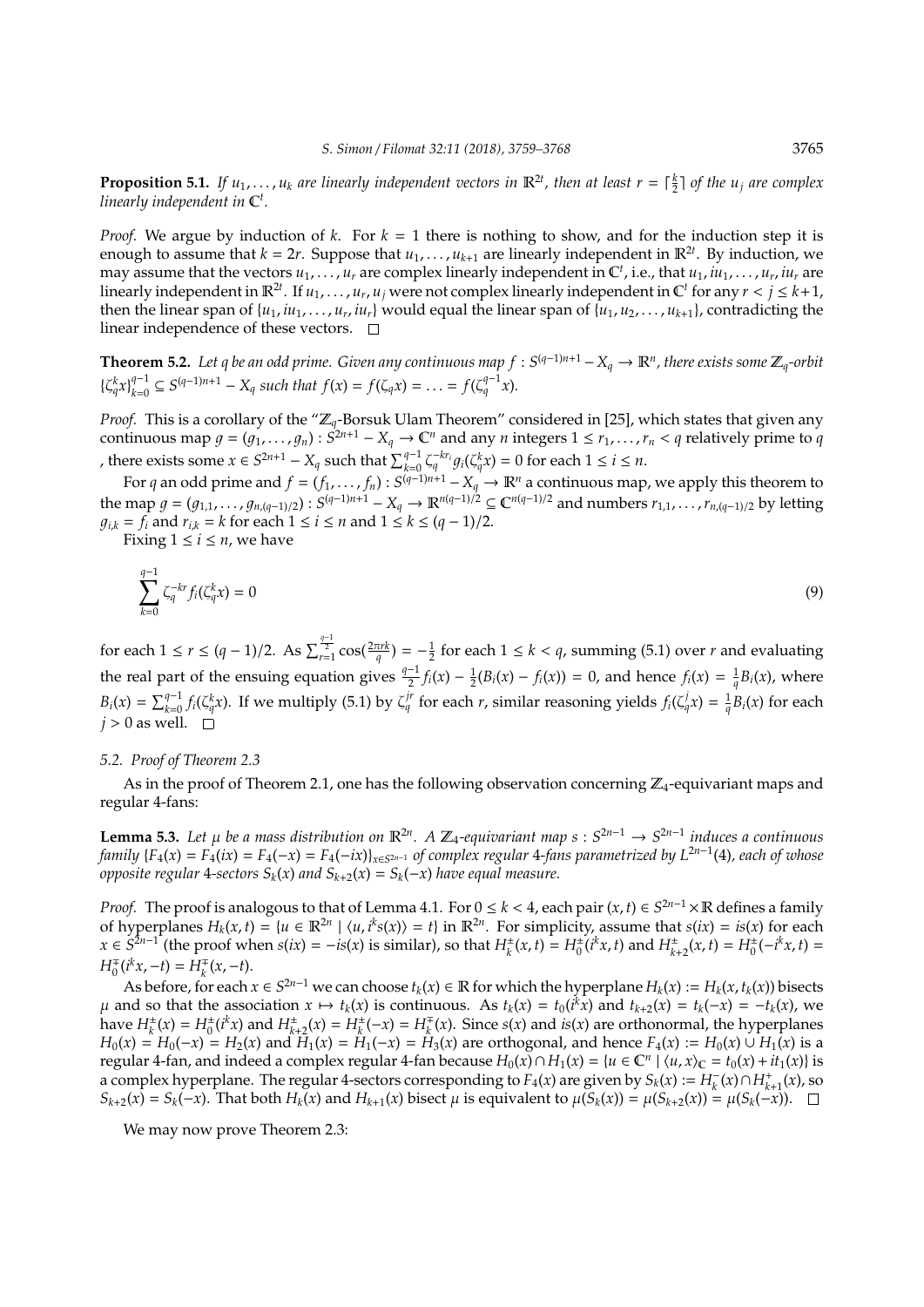*Proof.* Let  $s(x) = (s_1(x) = x, s_2, \ldots, s_k)$  be a  $\mathbb{Z}_4$ -equivariant section of  $V_k(\mathbb{C}^n)$  (respectively,  $V_k(\mathbb{R}^{2n})$ ), where  $k = \min\{\rho(4;\mathbb{C},n), 2n-1\}$  (respectively,  $k = \min\{\rho(4;\mathbb{R},2n), 2n-1\}$ ). For a mass distribution  $\mu$  on  $\mathbb{R}^{2n}$ , let  ${F_4}$  $\binom{j}{4}(x)$ <sub>*x*∈*S*<sup>2*n*−1</sup></sub> and {*S*<sup>*j*</sup><sub>*t*</sub>  $\ell^j$ (*x*) | 0 ≤  $\ell$  < 4}*x*∈*S*<sup>2*n*−1</sup> denote the family of complex regular 4-fans and regular 4-sectors associated to the  $s_j$  as given in the proof of Lemma 5.3.

As  $S^j_c$  $S_0^j(\pm ix) = S_1^j$  $j_1$ (*x*) and  $S_1^j$  $j_1^j(\pm ix) = S_0^j$  $\int_0^j$  *(x)*, defining *f* = (*f*<sub>1</sub>, . . . *, f*<sub>*k*</sub>) : *S*<sup>2*n*−1</sup> → **R**<sup>*k*</sup> ⊆ **R**<sup>2*n*−1</sup> by *f<sub>j</sub>*(*x*) =  $\mu(S^j_c)$  $\mu(S_1^j(x)) - \mu(S_1^j)$  $f_1(x)$ ) for each 1 ≤ *j* ≤ *k* yields  $f(ix) = -f(x)$ , and hence Theorem 5.4 below guarantees some  $x \in S^{2n-1}$  such that  $\mu(S_0^j)$  $\mu(S_1^j(x)) = \mu(S_1^j)$  $j_1(x)$ ) for each  $1 \le j \le k$ . However,  $\mu(S_2^j)$  $\mu(S_0^j(x)) = \mu(S_0^j)$  $\binom{1}{0}(x)$  and  $\mu(S_1^j)$  $j_1^j(x)$ ) =  $\mu(S_3^j)$  $\frac{j}{3}(x)$ ), so  $\mu(S_k^j)$  $h_k^j(x) = \frac{1}{4}\mu(\mathbb{R}^{2n})$  for each  $0 \le k < 4$ .

In the case of complex Stiefel bundles, the complex orthonormality of  $s_1(x)$ , ...,  $s_k(x)$  shows that  $F_4^1(x), \ldots, F_4^k(x)$  are orthogonal, while in the case of real Stiefel bundles Proposition 5.1 applied to these vectors implies that at least  $\lceil \frac{k}{2} \rceil$  of the equipartitioning regular 4-fans  $F_4^1(x), \ldots, F_4^k(x)$  are linearly independent. □

**Theorem 5.4.** *If*  $f: S^{2n-1} \to \mathbb{R}^{2n-1}$  *is a continuous map satisfying*  $f(ix) = -f(x)$  *for each*  $x \in S^{2n-1}$ *, then*  $f(x) = 0$ *for some*  $x \in S^{2n-1}$ *.* 

*Proof.* This follows from the intermediate value theorem when  $n = 1$  and is a standard if degree argument  $n > 1$ : Supposing no such *x* exists, the map  $g(x) = f(x)/||f(x)||$  is continuous, as is the composition  $h = j \circ g : \mathbb{S}^{2n-1} \to \mathbb{S}^{2n-1}$ , where  $j : \mathbb{S}^{2n-2} \hookrightarrow \mathbb{S}^{2n-1}$  is the inclusion  $x \mapsto (x, 0)$ . As *h* is nullhomotopic,  $deg(h) = 0$ , but  $h(ix) = -h(x)$  for each  $x \in S^{2n-1}$  implies that  $deg(h) \equiv 2 \mod 4$ , as follows from examining the induced map  $\bar{h}: L^{2n-1}(4) \to \mathbb{R}P^{2n-1}$  and the fundamental group and  $\mathbb{Z}_2$ -cohomology rings of the spaces involved (see, e.g., [13]).  $\square$ 

# *5.3. Some Lower bounds for Regular q-fans*

The values of  $\rho(q; \mathbb{R}, 2n) = Span(L^{2n-1}(q)) + 1$  given in [7] when  $n \neq 4$  and deduced as in [15] when  $n = 4$ determine our lower bounds for  $\Omega(q, k, 2n)$ . For instance, Span( $L^7(4)$ ) = 5 implies 3  $\leq \Omega(4, 1, 8) \leq 4$ , while  $Span(L^{16}(3)) = 9$  and  $Span(L^{16}(4)) = 8$  yield the estimates  $\Omega(3; 1, 16) \ge 4$  and  $\Omega(4; 16, 4) \ge 4$ , respectively. As with the case of hyperplanes, however, our estimates on Ω(*q*; (*q* − 1)*n*) are relatively weak in comparison to *n*, owing to the relative lack of linearly independent vector fields on *L*<sup>*q*(*n*−1)−1</sup>. For instance, one can compare Theorem 2.3 with the known value  $\Omega^{\perp}(4; 1, n) = \lfloor \frac{n-1}{2} \rfloor$  given in [17].

On the other hand, the numbers  $\rho(q;\mathbb{C},n)$  apparently have yet to be determined (see, e.g., [17, 22-23]), though the maximum value  $k = \rho(C, n)$  for which  $V_k(C^n)$  admits a (non-equivariant) section is known for all *n*. Unfortunately,  $\rho(\mathbb{C}, n)$  (and hence  $\rho(q; \mathbb{C}, n) \leq \rho(\mathbb{C}, n)$ ) is quite small. Indeed,  $\rho(\mathbb{C}, n) = 1$  if *n* is odd and  $\rho(C, 2k) = 2$  for  $1 \le k \le 11$  (see [2, 4] for an explicit formula for arbitrary *n*). In fact, the *only* (see, e.g., [15, 20, 21]) explicitly known example of a section  $s : S^{4n-1} \to V_2(\mathbb{C}^{2n})$  is  $s(x) = (x, jx)$ , where *j* is the usual unit quaternion and  $S^{4n-1} \subseteq \mathbb{H}^n$ . This map is  $S^1$ -equivariant, with  $s(\lambda x) = (\lambda x, \lambda^{-1} jx)$  for each  $\lambda \in S^1$  and *x* ∈  $S^{\frac{1}{4}n-1}$ , and hence is  $\mathbb{Z}_q$ -equivariant for each *q*. In particular, the triviality of the corresponding circle bundle  $S^1 \hookrightarrow V_2(\mathbb{C}^2)/\mathbb{Z}_q \stackrel{\cdot}{\to} L^3(q)$  yields the optimal values  $\Omega^{\perp}(3;1,4) = \Omega^{\perp}(4;1,4) = 2$ , while  $\rho(q;\mathbb{C},4) = 2$ yields the estimates  $\Omega^{\perp}(5;1,8) \geq 2$  and  $\Omega^{\perp}(3;2,8) \geq 2$ .

#### *5.4. Regular* 2*q-sectors*

Let q be an odd prime. Given a mass distribution on  $\mathbb{R}^{2n}$ , the same reasoning as in Lemma 5.3 shows that the identity map on  $S^{2n-1}$  induces a continuous family  $\{H_0(x), H_1(x) = H_0(\pm \zeta_{2q}x), \ldots, H_{q-1}(x) =$  $H_0(\pm \zeta_{2a}^{q-1}x)\}_{x\in S^{2n-1}}$  of q hyperplanes in  $\mathbb{R}^{2n}$  parametrized by  $L^{2n-1}(2q)$ , for which the angle  $\langle H_k(x), H_{k+1}(x) \rangle$  $Z_1(t) = \sum_{q} q^{r}$ ,  $Z_2(t)$ ,  $Z_3(t) = \sum_{r} q^{r}$ ,  $Z_4(t)$ ,  $Z_5(t) = \sum_{r} q^{r}$ ,  $Z_6(t) = \sum_{r} q^{r}$ ,  $Z_7(t) = \sum_{r} q^{r}$ ,  $Z_7(t) = \sum_{r} q^{r}$ ,  $Z_7(t) = \sum_{r} q^{r}$ ,  $Z_7(t) = \sum_{r} q^{r}$ ,  $Z_7(t) = \sum_{r} q^{r}$ ,  $Z_7(t) = \sum_{r} q^{r}$ ,  $Z_7(t) = \sum_{r} q$  $S_{k+q}(x)$  of opposite regular  $2q$ -sectors  $S_k(x) = H_k^-(x) \cap \dot{H}_{k+1}^+(x)$  have equal measure. Moreover,  $S_k(x) = S_0(\zeta_{2q}^k x)$ for each  $0 \le k < 2q$ .

Theorem 5.2 still holds (with nearly identical proof) if the set  $X_q$  is not removed, so in particular for any continuous map  $f : S^q \to \mathbb{R}$  there exists some  $x \in S^q$  for which  $f(x) = f(\zeta_q^k x)$  for each  $1 \leq k < q$ . Letting  $f(x) = \mu(S_0(x))$  and noting that  $\mu(S_i(x)) = \mu(S_{i+a}(x))$  for all  $0 \le i < q$  therefore yields the following near equipartition statement: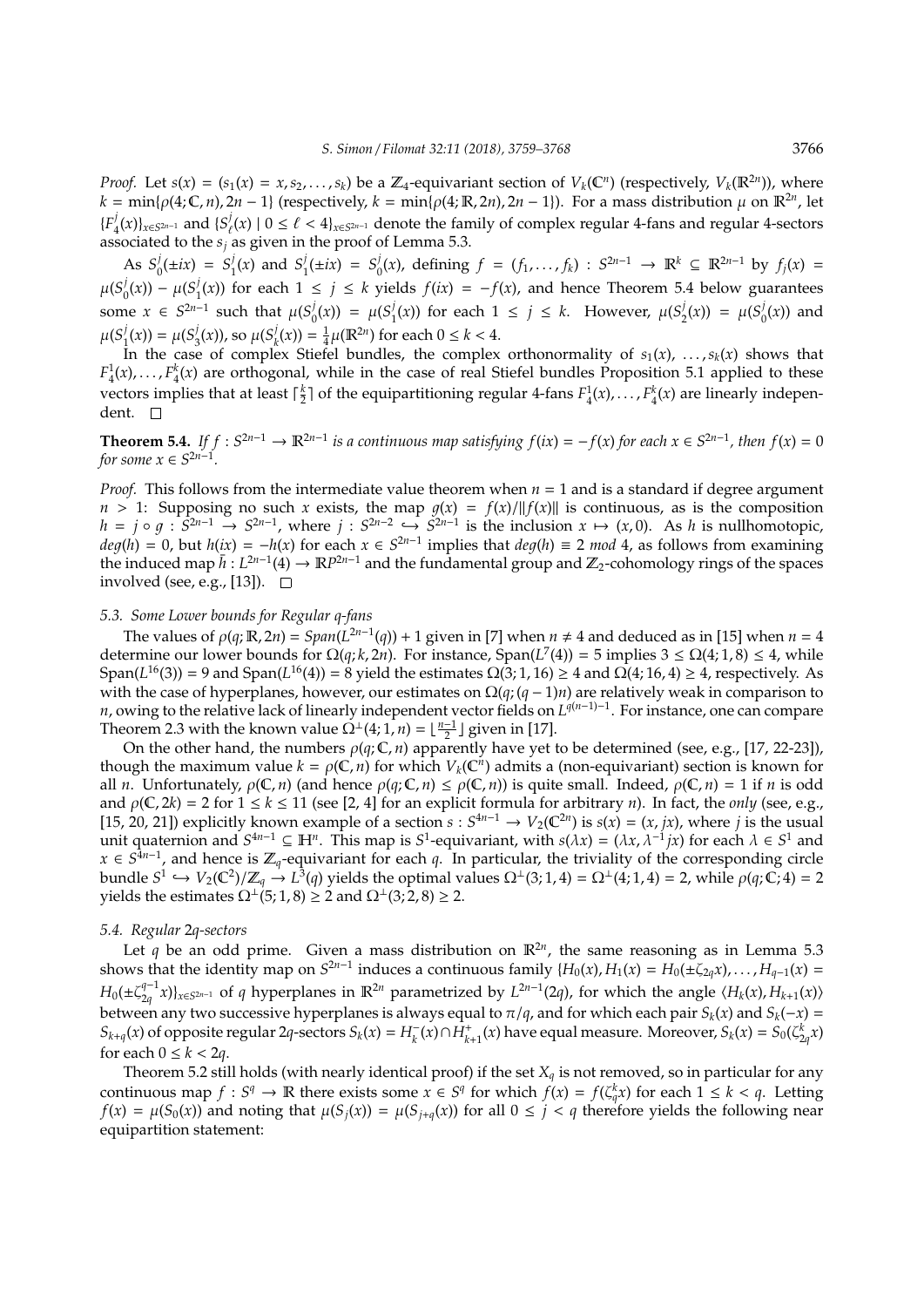**Theorem 5.5.** Let q be an odd prime and let  $\mu$  be a mass distribution on  $\mathbb{R}^{q+1}$ . There exists a collection  $\{H_i\}_{i=0}^{q-1}$  of *i i consecutive angles*  $\langle H_j, H_{j+1} \rangle = \frac{\pi}{q}$  *for each*  $0 \leq j \leq q$ , so that  $\mathbb{R}^{q+1}$  is covered by the regular 2q-sectors  $\{S_k = H_k^- \cap H_{k+1}^+\}_{k=0}^{2q-1}$  $\mu^{2q-1}_{k=0}$  and  $\mu(S_0) = \mu(S_1) = \ldots = \mu(S_{2q-1})$ .

Such a collection of *q* hyperplanes as given by the theorem might not constitute a regular 2*q*-fan, however, since the interiors of the 2*q*-sectors may intersect non-trivially. Thus for any  $\mu$  on  $\mathbb{R}^4$  we can say there exists hyperplanes  $H_0$ ,  $H_1$ ,  $H_2$  whose successive angles are always equal  $\pi/3$  and whose corresponding regular 6-sectors cover  $\mathbb{R}^4$  and all have measure equal to  $\frac{1}{6}\mu(\mathbb{R}^4) + \frac{1}{3}\mu(\hat{l})$ , where *I* is the intersection of the regular sectors. This can be compared to the result that any mass distribution on  $\mathbb{R}^4$  can be equipartitioned "*modulo* 2" by a regular 6-fan [25]. A similar decomposition gives  $\mathbb{R}^6$  as the union of 10 regular 10-sectors of equal measure exists for any mass distribution on  $\mathbb{R}^6$ , and likewise for  $\mathbb{R}^8$  and regular 14-sectors. For a single measure on  $\mathbb{R}^{2q+2}$ , the section  $s(x) = (x, jx)$  of  $V_2(\mathbb{C}^{2q+2})$  can be used as before to find a pair of collections of regular 2q-sectors covering  $\mathbb{R}^{2q+2}$ , all of which have equal measure, and which are orthogonal in an appropriate sense.

## **6. Related Questions and Results**

We conclude this paper by discussing some research related to Question 1.1. Of most importance is an equipartition problem originally posed by Grünbaum [14]. Instead of asking for a collection of k hyperplanes, each of which bisects a given collection of mass distributions, one demands instead that the hyperplanes *equipartition* each of the measures, i.e., that the each of the 2*<sup>k</sup>* orthants determined by the *k* hyperplanes contains 1/2 *k* the measure of each mass distribution. A triple (*k*, *m*, *n*) is said to be *admissible* if any *m* mass distributions on  $\mathbb{R}^n$  can be equipartitioned by *k* hyperplanes, and one searches for the minimum  $n = \Delta(k,m)$  for which  $(k,m,n)$  is admissible. By considering the unit ball in  $\mathbb{R}^n$ , one can deduce as in [24] that the admissibility of  $(k, m, n)$  implies that any  $(m - 1)$  distributions on  $\mathbb{R}^n$  can be equipartitioned by k orthogonal hyperplanes. In particular, one has  $\Omega^{\perp}(2; m-1, \Delta(k,m)) \geq k$  and  $\Omega^{\perp}(4; m-1, \Delta(2k,m)) \geq k$ . For instance, the values  $Δ(2, 2^{r+1} - 1) = 3 \cdot 2^r - 1$  of [16] imply that  $Ω<sup>⊥</sup>(4; 2^{r+1} - 2, 3 \cdot 2^r - 1) ≥ 1$ .

A major breakthrough on estimates of ∆(*k*, *m*) was given by Ramos [24], whose results were extended substantially in [19] and even further in [10-11]. Better conditions for ensuring the orthogonality of equipartitioning hyperplanes were provided in [12]. Closely related to these results are those of Makeev [18], who showed (*i*) that for a single measure on R*<sup>n</sup>* , one always find *n*−1 pairwise orthogonal hyperplanes, any two of which equipartition the measure, (thereby establishing  $\Omega^{\perp}(4;1,n) = \lfloor \frac{n}{2} \rfloor$ ), and (*ii*) that for any two such measures on  $\mathbb{R}^n$  one can find (*n* − 1) pairwise orthogonal hyperplanes, any two of which equipartition both measures (thereby establishing the values  $\Omega^{\perp}(4; 2, n) = \left[\frac{n-1}{2}\right]$  and  $\Omega^{\perp}(2; 2, n) = n - 1$ ). Finally, we note that the values  $\Omega(3; 1, 2) = \Omega(4; 1, 2) = 1$  were also obtained by Bárány and Matoušek ([6-7]), and that  $\Omega(3; n-1, n) = 1$  was established in [27].

#### **Acknowledgment**

The author gives thanks to the anonymous reviewer, whose useful comments improved the exposition of the paper. Special acknowledgment is owed to the author's thesis advisor, Sylvain E. Cappell, whose guidance and suggestions were of great help in the development of this paper, much of which is contained in the author's dissertation.

#### **References**

- [1] J.F. Adams, Vector fields on spheres, Ann. Math. 75 (1962) 603–632.
- [2] J.F. Adams, G. Walker, On complex Stiefel manifolds, Proc. Cambridge Phil. Soc. 61 (1965) 81–103.
- [3] M.F. Atiyah, R. Bott, A. Shapiro, Clifford modules, Topology 3 (1963) 3–38.
- [4] M.F. Atiyah, J.A. Todd, On complex Stiefel manifolds, Proc. Cambridge Phil. Soc. 56 (1960) 342–353.
- [5] I. Bárány, A. Hubard, J. Jerónimo, Slicing convex sets and measures by a hyperplane, Discrete Comp. Geom. 39 (2008) 67-75.
- [6] I. Bárány, J. Matoušek, Equipartition of two measures by a 4-fan, Discrete Comp. Geom. 27 (2002) 293–301.